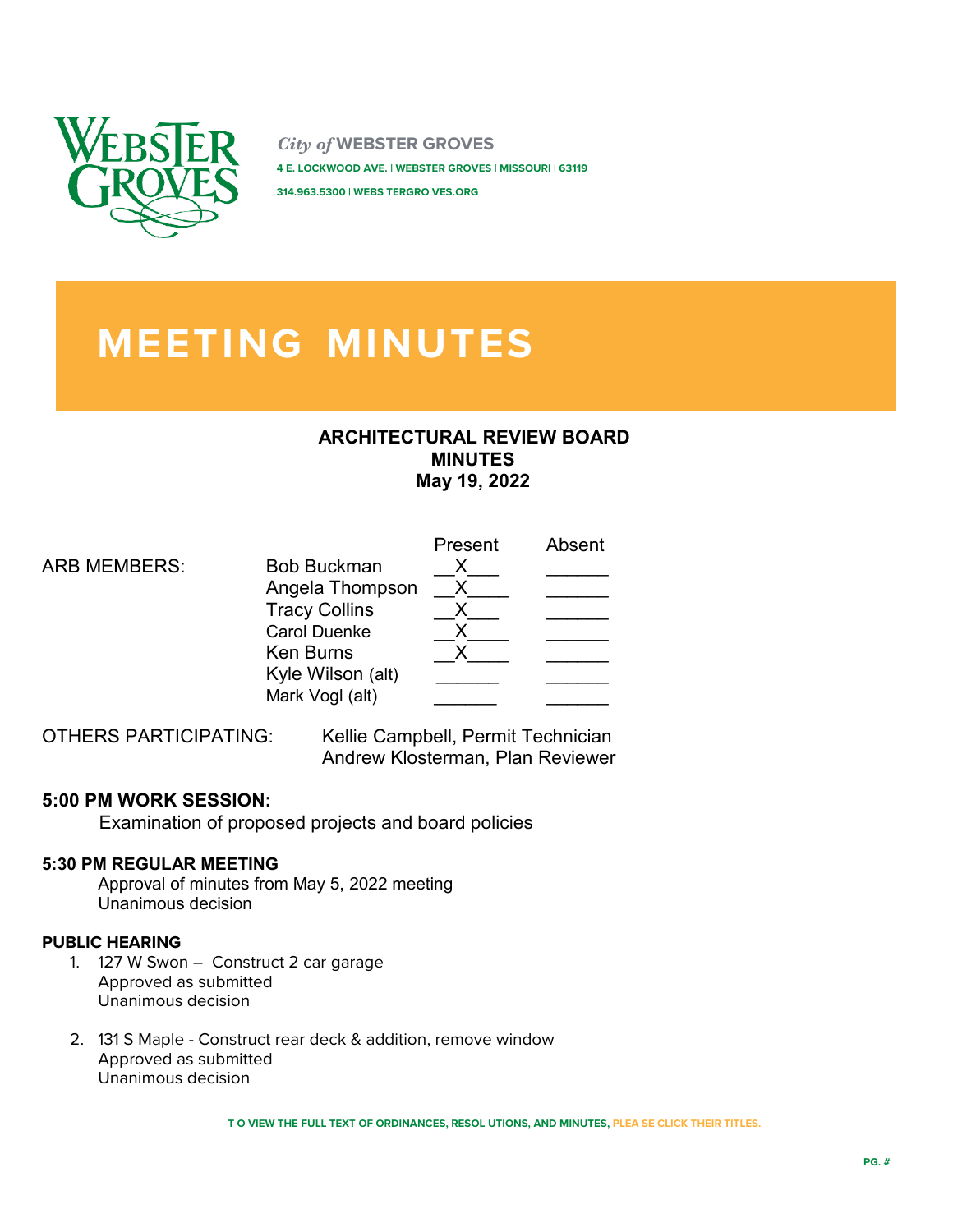3. 226 Rosemont – Change windows

Approved as submitted with the addition that the owner has the option of adding a window at the end of the east elevation should they elect to do so, per the revised drawing received 5/19/22 Unanimous decision

4. 150 S Gore - Relocate bay on side and enclosure of part of screened porch Approved as submitted Unanimous decision

### **SUBMITTAL**

- 5. 3150 S Brentwood Install metal sunshades and façade improvements Approved as submitted Unanimous decision
- 6. 342 Chestnut Install metal sunshades and façade improvements Approved as submitted with the additional information for the sliding door provided by email 5/19/22 Unanimous decision
- 7. 468 Fieldcrest Install shed Approved as submitted Unanimous decision
- 8. 528 Oakwood Construct detached garage Approved as submitted with the understanding that there is an option to do a wider dormer should the engineering allow per the drawings dated 5/19/22 Unanimous decision
- 9. 403 Oak Replace windows No vote was taken, there was no one there to represent the project
- 10. 1270 Bridle Construct roof change Approved as submitted 4 board members voted to approve, one board member voted to disapprove
- 11. 615 Hollywood Rebuild breezeway with  $2^{nd}$  story addition Approved as submitted with the following clarifications: the windows will have the grills added and a small transom window to match the same width as the window in the bathroom will be added to the walk-in closet 4 board members voted to approve, one board member voted to disapprove
- 12. 104 Waverly Pl Construct addition, 2 car detached garage Approved as submitted with the clarification that the work on the front of the house is not in the scope of work for this approval but will be submitted at a later date, and that the windows shown in the walk-in closet on the east and west elevations are part of the project Unanimous decision
- 13. 832 Providence Construct addition to detached garage Approved as submitted per the amended elevation received 5/18/22 Unanimous decision